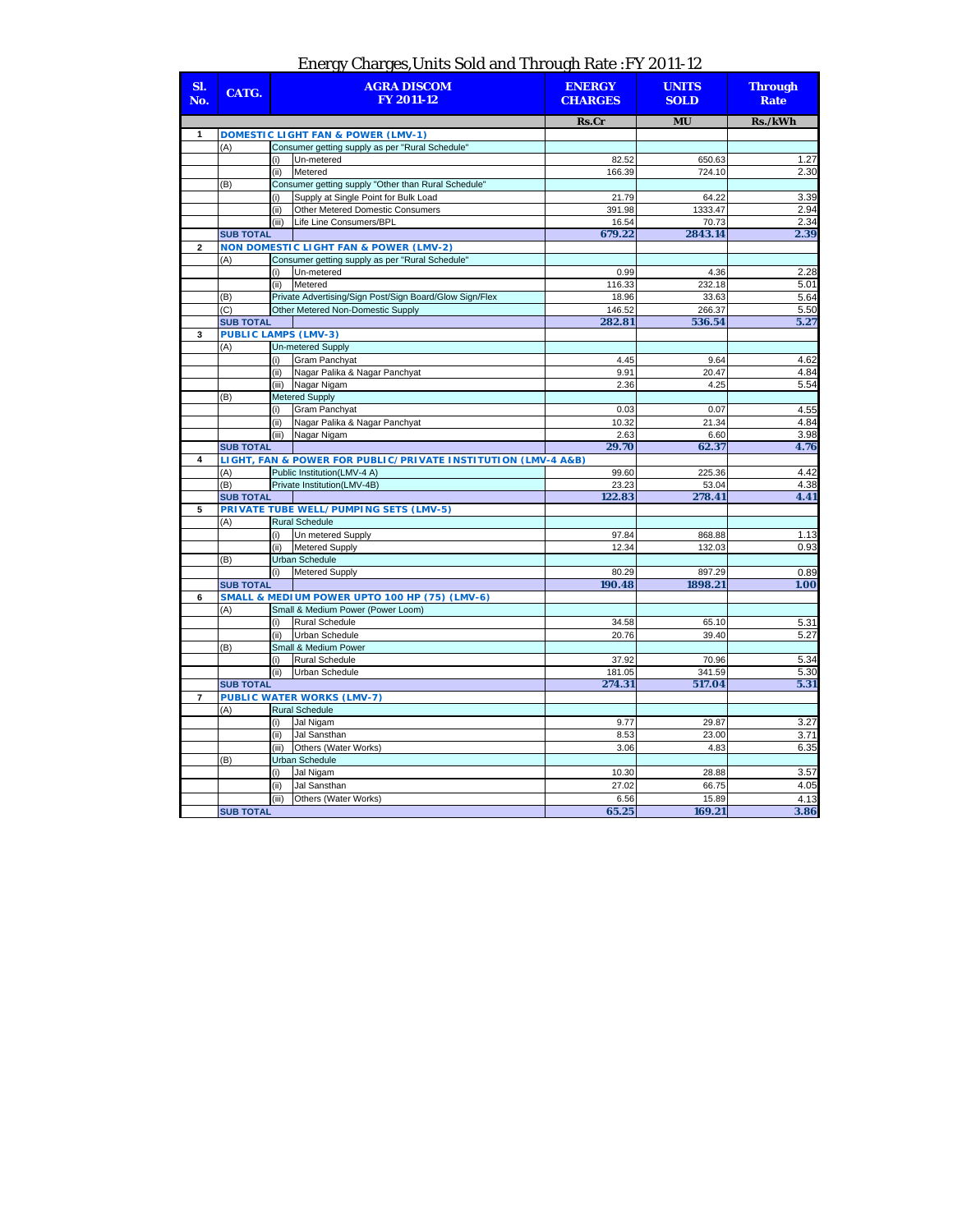| 8  |                         |                                      | STATE TUBE WELLS & PUMPS CANAL UPTO 100 HP (LMV-8)                     |               |                |              |
|----|-------------------------|--------------------------------------|------------------------------------------------------------------------|---------------|----------------|--------------|
|    | (A)                     |                                      | <b>Metered Supply</b>                                                  | 74.08         | 226.24         | 3.27         |
|    | (B)                     |                                      | Un-metered Supply                                                      |               |                |              |
|    |                         | (i)                                  | STW, Panchayat Raj, WB, I.Duch,                                        | 97.89         | 250.82         | 3.90         |
|    |                         |                                      | P.Canals, Life/I upto 100 BHP                                          |               |                |              |
|    |                         | (ii)                                 | Laghu Dal Nahar above 100 BHP                                          | 0.82          | 2.35           | 3.50         |
|    | <b>SUB TOTAL</b>        |                                      |                                                                        | 172.79        | 479.42         | 3.60         |
| 9  |                         |                                      | TEMPORARY SUPPLY (LMV-9)                                               |               |                |              |
|    | (A)                     | (i)                                  | <b>Metered Supply</b><br>Individual Residential Consumers              | 1.51          | 2.77           |              |
|    |                         | (ii)                                 | Others                                                                 | 2.47          | 4.64           | 5.45<br>5.33 |
|    | (B)                     |                                      | Un-metered Supply                                                      |               |                |              |
|    |                         | (i)                                  | Ceremonies                                                             | 0.67          | 1.84           | 3.64         |
|    |                         | (ii)                                 | <b>Temporary Shops</b>                                                 | 1.20          | 1.98           | 6.09         |
|    | <b>SUB TOTAL</b>        |                                      |                                                                        | 5.85          | 11.22          | 5.21         |
| 10 |                         |                                      | <b>DEPARTMENTAL EMPLOYEES (LMV-10)</b>                                 |               |                |              |
|    | (A)                     | Serving                              |                                                                        |               |                |              |
|    |                         | (i)                                  | Class IV Employees                                                     | 2.63          | 15.22          | 1.73         |
|    |                         | (ii)                                 | Class III Employees                                                    | 0.62          | 8.69           | 0.72         |
|    |                         | (iii)                                | Junior Engineers & Equivalent                                          | 0.09          | 1.22           | 0.74         |
|    |                         | (iv)                                 | Assistant Engineers & Equivalent                                       | 0.23          | 2.34           | 0.97         |
|    |                         | (v)                                  | Executive Engineers & Equivalent                                       | 0.04          | 0.79           | 0.55         |
|    |                         | (vi)                                 | Deputy General Manager & Equivalent                                    | 0.01          | 0.11           | 0.78         |
|    |                         | (vii)                                | Chief General Manager, GM, & Equivalent posts and above                | 0.02          | 0.13           | 1.43         |
|    | (B)<br><b>SUB TOTAL</b> |                                      | <b>Total Pensioner Family Pensioner</b>                                | 2.31<br>5.94  | 46.42<br>74.92 | 0.50<br>0.79 |
| 11 |                         |                                      | <b>NON INSUDTRIAL BULK LOADS (HV-1)</b>                                |               |                |              |
|    | (A)                     |                                      | Urban Schedule                                                         |               |                |              |
|    |                         | (i)                                  | For supply at 11 kV                                                    | 64.17         | 122.37         | 5.24         |
|    |                         | (ii)                                 | For supply above 11kV and upto & Including 6kV                         | 27.97         | 60.27          | 4.64         |
|    |                         | (iii)                                | For supply above 66kV and upto & Including 132kV                       | 0.20          | 0.55           | 3.67         |
|    |                         | (iv)                                 | For supply above 132kV                                                 |               |                |              |
|    | (B)                     |                                      | <b>Rural Schedule</b>                                                  |               |                |              |
|    |                         | (i)                                  | For supply at 11 kV                                                    | 2.23          | 4.19           | 5.32         |
|    |                         | (ii)                                 | For supply above 11kV and upto & Including 66kV                        |               |                |              |
|    | <b>SUB TOTAL</b>        |                                      |                                                                        | 94.58         | 187.37         | 5.05         |
| 12 |                         |                                      | LARGE & HEAVY POWER ABOVE 100 BHP (75 kW) (HV-2)                       |               |                |              |
|    | (A)                     |                                      | <b>Urban Schedule</b>                                                  | 439.69        | 799.77         | 5.50         |
|    |                         | (i)<br>(ii)                          | For supply at 11 kV<br>For supply above 11kV and upto & Including 66kV | 236.60        | 516.27         | 4.58         |
|    |                         | (iii)                                | For supply above 66kV and upto & Including 132kV                       | 81.16         | 164.39         | 4.94         |
|    |                         | (iv)                                 | For supply                                                             | 83.73         | 204.35         | 4.10         |
|    | (B)                     |                                      | <b>Rural Schedule</b>                                                  |               |                |              |
|    |                         | (i)                                  | For supply at 11 kV                                                    | 36.82         | 68.13          | 5.40         |
|    |                         | (ii)                                 | For supply above 11kV and upto & Including 66kV                        | 3.52          | 6.82           | 5.16         |
|    | <b>SUB TOTAL</b>        |                                      |                                                                        | 881.52        | 1759.72        | 5.01         |
| 13 |                         | <b>RAILWAY TRACTION (HV-3)</b>       |                                                                        |               |                |              |
|    | (A)                     |                                      | For supply at & the above 132kV                                        | 46.70         | 109.75         | 4.26         |
|    | (B)                     |                                      | For supply below 132kV                                                 | 38.10         | 75.43          | 5.05         |
|    | (C)                     |                                      | <b>ForMetro Traction</b>                                               |               |                |              |
|    | <b>SUB TOTAL</b>        |                                      |                                                                        | 84.80         | 185.17         | 4.58         |
| 14 |                         |                                      | LIFT IRRIGATION & P. CANAL ABOVE 100 BHP (75kW) (HV-4)                 |               |                |              |
|    | (A)                     |                                      | For supply at 11 kV                                                    | 30.70         | 105.06         | 2.92<br>4.90 |
|    | (B)<br>(C)              |                                      | For supply above 11kV and upto 66kV                                    | 1.99<br>11.80 | 4.06<br>15.25  | 7.74         |
|    | <b>SUB TOTAL</b>        | For supply above 66kV and upto 132kV |                                                                        | 44.49         | 124.37         | 3.58         |
| 15 |                         |                                      | <b>EXTRA STATE CONSUMERS</b>                                           |               |                |              |
|    | (A)                     |                                      | <b>EXTRA STATE CONSUMERS</b>                                           |               |                |              |
| 16 | <b>BULK SUPPLY</b>      |                                      |                                                                        |               |                |              |
|    | (A)                     | <b>NPCL</b>                          |                                                                        |               |                |              |
|    | (B)                     | <b>KESCO</b>                         |                                                                        |               |                |              |
|    | (C)                     | Others                               |                                                                        |               |                |              |
|    | <b>SUB TOTAL</b>        |                                      |                                                                        |               |                |              |
|    |                         |                                      | <b>GRAND TOTAL:DVVNL</b>                                               | 2934.57       | 9127.11        | 3.22         |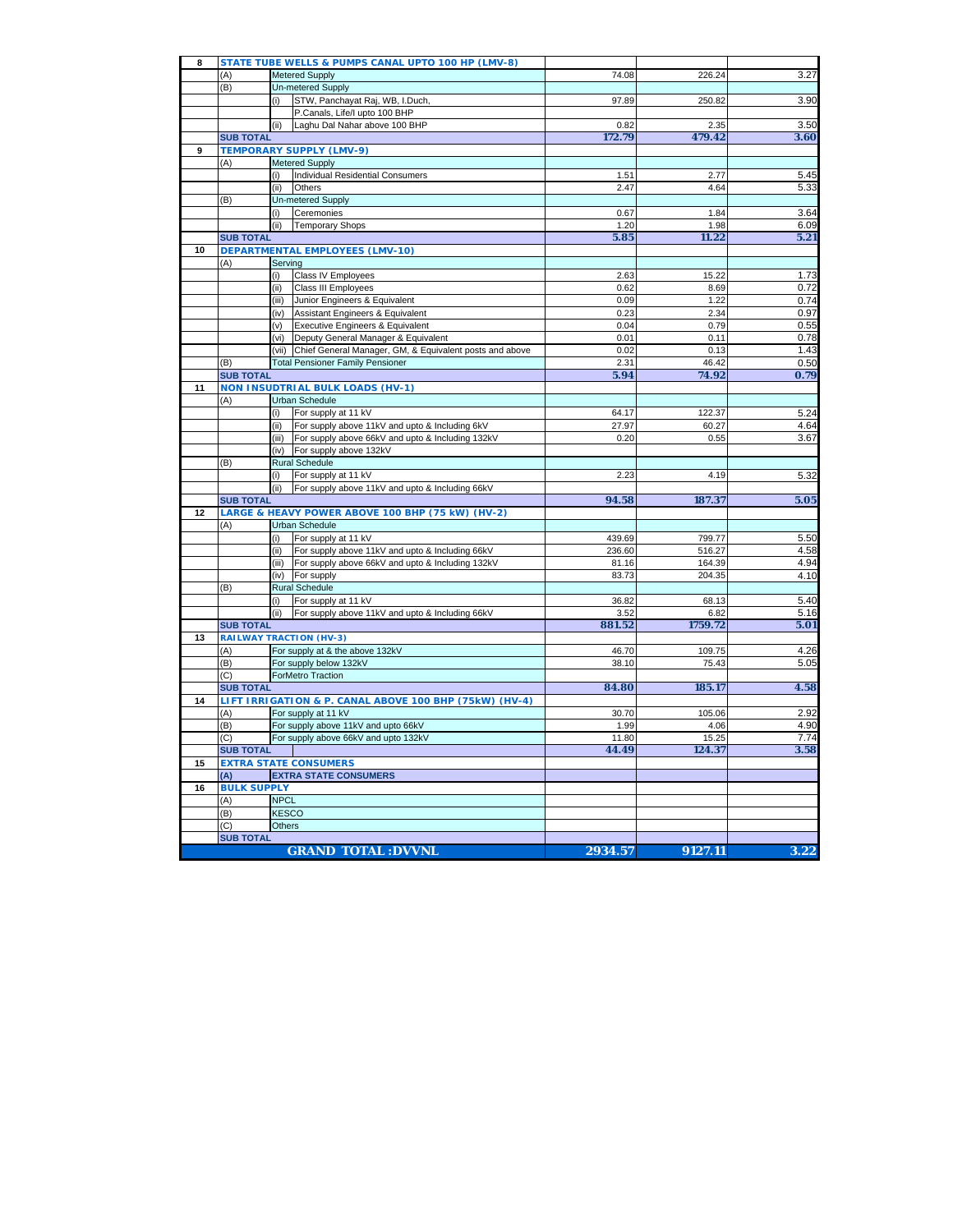## Energy Charges,Units Sold and Through Rate :FY 2011-12

| Sl. No.        | CATG.                           |                       | <b>AGRA DISCOM</b><br><b>FY 2011-12</b>                                         | <b>CONSUMER</b> | <b>CONNECTED LOAD</b> | <b>BILLED</b><br><b>ENERGY</b> |
|----------------|---------------------------------|-----------------------|---------------------------------------------------------------------------------|-----------------|-----------------------|--------------------------------|
|                |                                 |                       |                                                                                 | (NUMBERS)       | (KW)                  | (MU)                           |
| $\mathbf{1}$   |                                 |                       | <b>DOMESTIC LIGHT FAN &amp; POWER (LMV-1)</b>                                   |                 |                       |                                |
|                | (A)                             |                       | Consumer getting supply as per "Rural Schedule"                                 |                 |                       |                                |
|                |                                 | (i)                   | Un-metered                                                                      | 615188          | 785903                | 650.6                          |
|                |                                 |                       | (ii) Metered                                                                    | 447477          | 581696                | 724.1                          |
|                | (B)<br>(C1)                     |                       | Supply at Single Point for Bulk Load<br><b>Other Metered Domestic Consumers</b> | 60<br>715215    | 22756<br>1118578      | 64.2<br>1333.5                 |
|                | (C2)                            |                       | Life Line Consumers/BPL                                                         | 54329           | 54329                 | 70.7                           |
|                | <b>SUB TOTAL</b>                |                       |                                                                                 | 1832269         | 2563262               | 2843.1                         |
| $\mathbf{2}$   |                                 |                       | <b>NON DOMESTIC LIGHT FAN &amp; POWER (LMV-2)</b>                               |                 |                       |                                |
|                | (A)                             |                       | Consumer getting supply as per "Rural Schedule"                                 |                 |                       |                                |
|                |                                 | (i)                   | Un-metered                                                                      | 3556            | 4425                  | 4.4                            |
|                |                                 |                       | (ii) Metered                                                                    | 73020           | 176810                | 232.2                          |
|                | (B)                             |                       | Private Advertising/Sign Post/Sign Board/Glow Sign/Flex                         | 10271           | 22971                 | 33.6                           |
|                | $\overline{C}$                  |                       | Other Metered Non-Domestic Supply                                               | 90225           | 197164                | 266.4                          |
|                | <b>SUB TOTAL</b>                |                       |                                                                                 | 177072          | 401370                | 536.5                          |
| 3              | <b>PUBLIC LAMPS (LMV-3)</b>     |                       |                                                                                 |                 |                       |                                |
|                | (A)                             |                       | <b>Un-metered Supply</b>                                                        |                 |                       |                                |
|                |                                 | (i)                   | <b>Gram Panchyat</b>                                                            | 245             | 3316                  | 9.6                            |
|                |                                 |                       | (ii) Nagar Palika & Nagar Panchyat<br>(iii) Nagar Nigam                         | 938<br>14       | 6474<br>685           | 20.5<br>4.3                    |
|                | (B)                             |                       | Metered Supply                                                                  |                 |                       |                                |
|                |                                 | (i)                   | <b>Gram Panchyat</b>                                                            |                 |                       | 0.1                            |
|                |                                 | (ii)                  | Nagar Palika & Nagar Panchyat                                                   | 63              | 5125                  | 21.3                           |
|                |                                 |                       | (iii) Nagar Nigam                                                               | 17              | 2166                  | 6.6                            |
|                | <b>SUB TOTAL</b>                |                       |                                                                                 | 1277            | 17766                 | 62.4                           |
| 4              |                                 |                       | LIGHT, FAN & POWER FOR PUBLIC/PRIVATE INSTITUTION (LMV-4)                       |                 |                       |                                |
|                | (A)                             |                       | Public Institution(4 A)                                                         | 15842           | 73900                 | 225.4                          |
|                | (B)                             |                       | Private Institution(4 B)                                                        | 4420            | 26317                 | 53.0                           |
|                | <b>SUB TOTAL</b>                |                       |                                                                                 | 20262           | 100217                | 278.4                          |
| 5              |                                 |                       | PRIVATE TUBE WELL/PUMPING SETS (LMV-5)                                          |                 |                       |                                |
|                | (A)                             |                       | <b>Rural Schedule</b>                                                           |                 |                       |                                |
|                |                                 | (i)                   | Un metered Supply                                                               | 117779          | 855473                | 868.9                          |
|                |                                 | (ii)                  | <b>Metered Supply</b>                                                           | 8531            | 59076                 | 132.0                          |
|                | (B)                             |                       | <b>Urban Schedule</b>                                                           |                 |                       |                                |
|                | <b>SUB TOTAL</b>                | (i)                   | <b>Metered Supply</b>                                                           | 55309<br>181619 | 388005<br>1302554     | 897.3<br>1898.2                |
| 6              |                                 |                       | SMALL & MEDIUM POWER UPTO 100 HP (75) (LMV-6)                                   |                 |                       |                                |
|                | (A)                             |                       | Small & Medium Power (Power Loom)                                               |                 |                       |                                |
|                |                                 | (i)                   | Rural Schedule                                                                  | 8745            | 65183                 | 65.1                           |
|                |                                 | (ii)                  | Urban Schedule                                                                  | 3425            | 31988                 | 39.4                           |
|                | (B)                             |                       | Small & Medium Power                                                            |                 |                       |                                |
|                |                                 | (i)                   | <b>Rural Schedule</b>                                                           | 4393            | 40488                 | 71.0                           |
|                |                                 | (ii)                  | <b>Urban Schedule</b>                                                           | 26024           | 227951                | 341.6                          |
|                | <b>SUB TOTAL</b>                |                       |                                                                                 | 42587           | 365610                | 517.0                          |
| $\overline{7}$ |                                 |                       | <b>PUBLIC WATER WORKS(LMV-7)</b>                                                |                 |                       |                                |
|                | (A)                             |                       | <b>Rural Schedule</b>                                                           |                 |                       |                                |
|                |                                 | (i)                   | Jal Nigam                                                                       | 694             | 7054                  | 29.9                           |
|                |                                 |                       | (ii) Jal Sansthan                                                               | 657             | 10191                 | 23.0                           |
|                | (B)                             |                       | (iii) Others (Water Works)<br><b>Urban Schedule</b>                             | 99              | 1235                  | 4.8                            |
|                |                                 | (i)                   | Jal Nigam                                                                       | 457             | 7661                  | 28.9                           |
|                |                                 | (ii)                  | Jal Sansthan                                                                    | 511             | 13427                 | 66.7                           |
|                |                                 |                       | (iii) Others (Water Works)                                                      | 317             | 6104                  | 15.9                           |
|                | <b>SUB TOTAL</b>                |                       |                                                                                 | 2735            | 45672                 | 169.2                          |
| 8              |                                 |                       | STATE TUBE WELLS & PUMPS CANAL UPTO 100 HP(LMV-8)                               |                 |                       |                                |
|                | (A)                             | <b>Metered Supply</b> |                                                                                 | 1541            | 45352                 | 226.2                          |
|                | (B)                             |                       | <b>Un-metered Supply</b>                                                        |                 |                       |                                |
|                |                                 |                       | STW, Panchayat Raj, WB, I.Duch, P.Canals, LI upto 100 BHP                       | 4704            | 88201                 | 250.8                          |
|                |                                 | (ii)                  | Laghu Dal Nahar above 100 BHP                                                   | 5               | 577                   | 2.4                            |
|                | <b>SUB TOTAL</b>                |                       | 6250                                                                            | 134130          | 479.4                 |                                |
| 9              | <b>TEMPORARY SUPPLY (LMV-9)</b> |                       |                                                                                 |                 |                       |                                |
|                | (A)                             |                       | <b>Metered Supply</b>                                                           |                 |                       |                                |
|                |                                 | (i)<br>(ii)           | Individual Residential Consumers<br>Others                                      | 34              | 335                   | 2.8                            |
|                | (B)                             |                       | <b>Un-metered Supply</b>                                                        | 287             | 1401                  | 4.6                            |
|                |                                 | (i)                   | Ceremonies                                                                      | 131             | 1007                  | 1.8                            |
|                |                                 | (ii)                  | <b>Temporary Shops</b>                                                          | 32              | 843                   | 2.0                            |
|                | <b>SUB TOTAL</b>                |                       |                                                                                 | 484             | 3586                  | 11.2                           |